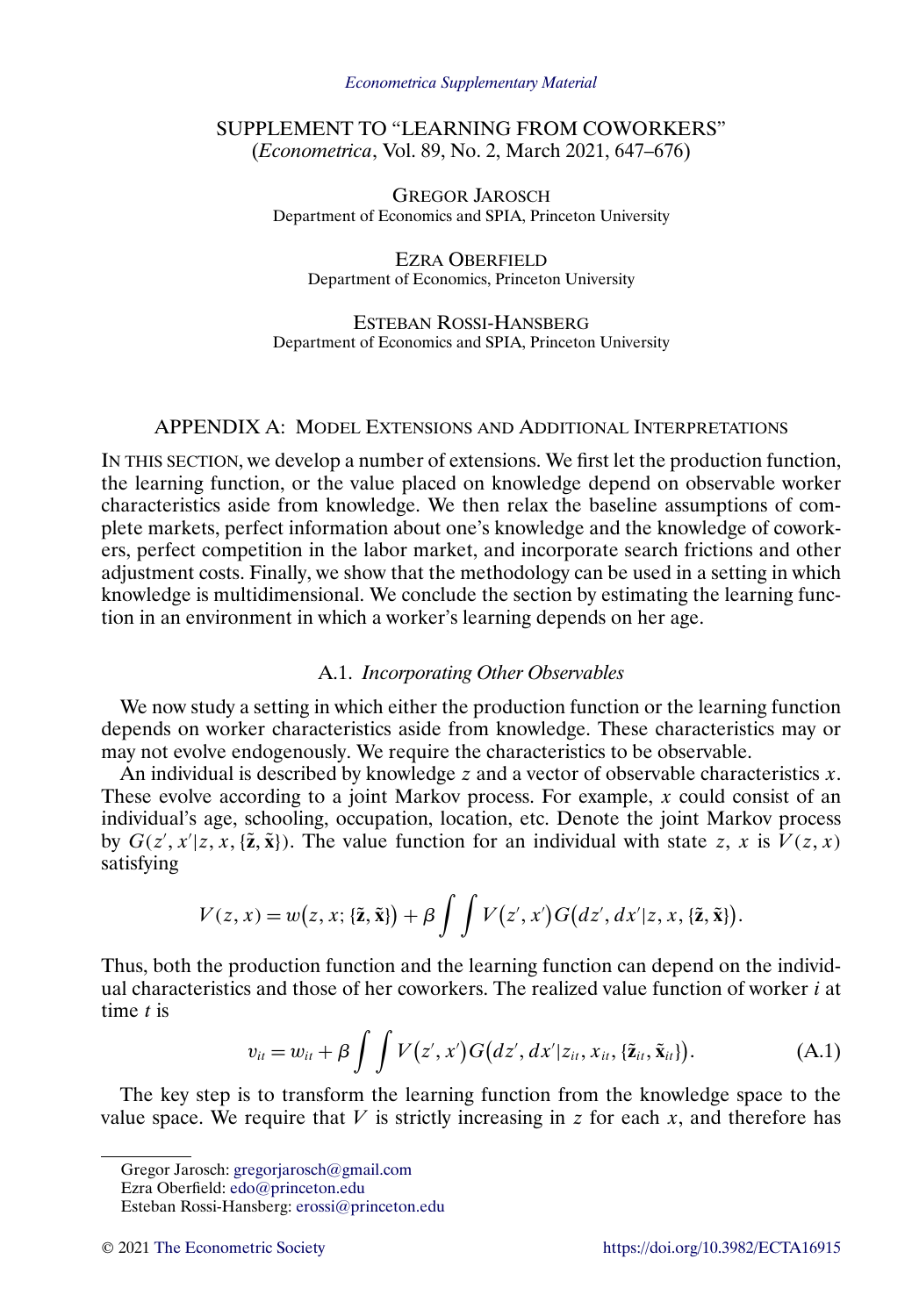<span id="page-1-0"></span>a partial inverse  $Z(v, x)$  that satisfies  $v = V(Z(v, x), x)$  and  $z = Z(V(z, x), x)$ . Further, define the learning function in the value space as

$$
\hat{G}(v',x'|v,x,\tilde{\mathbf{v}},\tilde{\mathbf{x}}) \equiv G\big(Z\big(v',x'\big),x'|Z(v,x),x,\tilde{Z}(\tilde{\mathbf{v}},\tilde{\mathbf{x}}),\tilde{\mathbf{x}}\big),
$$

where  $\tilde{Z}(\tilde{v}; \tilde{x})$  is the vector of coworkers' knowledge given their values and characteristics. With this, we can write  $(A.1)$  as

$$
v_{it} = w_{it} + \beta \int \int v' \hat{G}(dv', dx'|v, x, \tilde{\mathbf{v}}, \tilde{\mathbf{x}}).
$$
 (A.2)

#### A.1.1. *Algorithm*

We now show that it is straightforward to extend the methodology described in the previous section to estimate the function  $\hat{G}$ . Let  $\mathcal E$  be the conditional expectation,

$$
\mathcal{E}(v, x, \tilde{\mathbf{v}}, \tilde{\mathbf{x}}) \equiv E[v'|v, x, \tilde{\mathbf{v}}, \tilde{\mathbf{x}}] = \int \int v' \hat{G}(dv', dx'|v, x, \tilde{\mathbf{v}}, \tilde{\mathbf{x}}),
$$

so that the realized Bellman equation (A.2) can be written as

$$
v_{it} = w_{it} + \beta \mathcal{E}(v_{it}, x_{it}, \tilde{\mathbf{v}}_{-it}, \tilde{\mathbf{x}}_{-it}).
$$
\n(A.3)

If we observed  $\{v_i', x_i', v_i, x_i, \tilde{v}_{-i}, \tilde{x}_{-i}\}$  for each worker, we could directly estimate  $\mathcal{E}$ . Conversely, if we knew  $\mathcal E$  and we observed  $\{w_i, x_i, \tilde{\mathbf{w}}_{-i}, \tilde{\mathbf{x}}_{-i}\}$  for each worker, we could solve for  ${v_i}$  for each team using the system of equations given by (A.3) for each team member.

We can again cast this in terms of a GMM estimation procedure. For example, suppose we assume  $\mathcal{E}$  takes the form of a linear combination of moments  $\{m_k(v, x, \tilde{\mathbf{v}}, \tilde{\mathbf{x}})\}_{k=1}^K$ , so  $\mathcal{E}(v, x, \tilde{\mathbf{v}}, \tilde{\mathbf{x}}) = \sum_{k=1}^{K} \theta_k m_k(v, x, \tilde{\mathbf{v}}, \tilde{\mathbf{x}})$ . Next, define the expectational error term  $\varepsilon_{it+1}$  to be

$$
\varepsilon_{it+1} \equiv v_{it+1} - E[v_{it+1}|v_{it}, x_{it}, \tilde{\mathbf{v}}_{-it}, \tilde{\mathbf{x}}_{-it}] = v_{it+1} - \mathcal{E}(v_{it}, x_{it}, \tilde{\mathbf{v}}_{-it}, \tilde{\mathbf{x}}_{-it}).
$$

We can then build moment conditions to estimate  $\theta$  from  $E[\varepsilon_{it+1}|v_{it}, x_{it}, \tilde{\mathbf{v}}_{it}, \tilde{\mathbf{x}}_{it}] = 0$ . Our natural moment conditions would then be  $E[\varepsilon_{it+1}m_k(v_{it}, x_{it}, \tilde{\mathbf{v}}_{it}, \tilde{\mathbf{x}}_{it})] = 0$ . Formally, given  $\theta$ , we can solve for  $\{v_{it}\}$  using (A.3). Given the entire vector of wages w, observable characteristics x, and team assignments r, let  $Y(w, x, r, \theta)$  be the corresponding values that have been solved for using (A.3) so that  $\{v_{it}\} = Y(w_t, x_t, r_t, \theta)$ . Given this, we can construct  $M(w_t, x_t, r_t, \theta)$  to be the  $I \times K$  matrix of moments so that the i, k entry of  $M(w_t, x_t, r_t, \theta)$ is  $m_k(v_i, x_i, \tilde{v}_{-i}, \tilde{x}_{-i})$ , where  $v_i, \tilde{v}_{-i}$  are the values of i and her coworkers implied by the wages,  $w_t$ , the observable characteristics  $x_t$ , the assignment  $r_t$ , and parameters  $\theta$ . Then the  $k$  moment conditions (14) can be stacked as

$$
E[M(w_t, x_t, r_t, \theta)^T(Y(w_{t+1}, x_{t+1}, r_{t+1}, \theta) - M(w_t, x_t, r_t, \theta)\theta)]=0.
$$

#### A.1.2. *Incomplete Markets*

In this section, we show that with additional information about workers' assets, one could relax the assumption of complete markets. Suppose an individual faces a consumption-savings problem in which she can only save in risk-free bonds, possibly including a constraint on her asset position. In such a model, an individual with assets b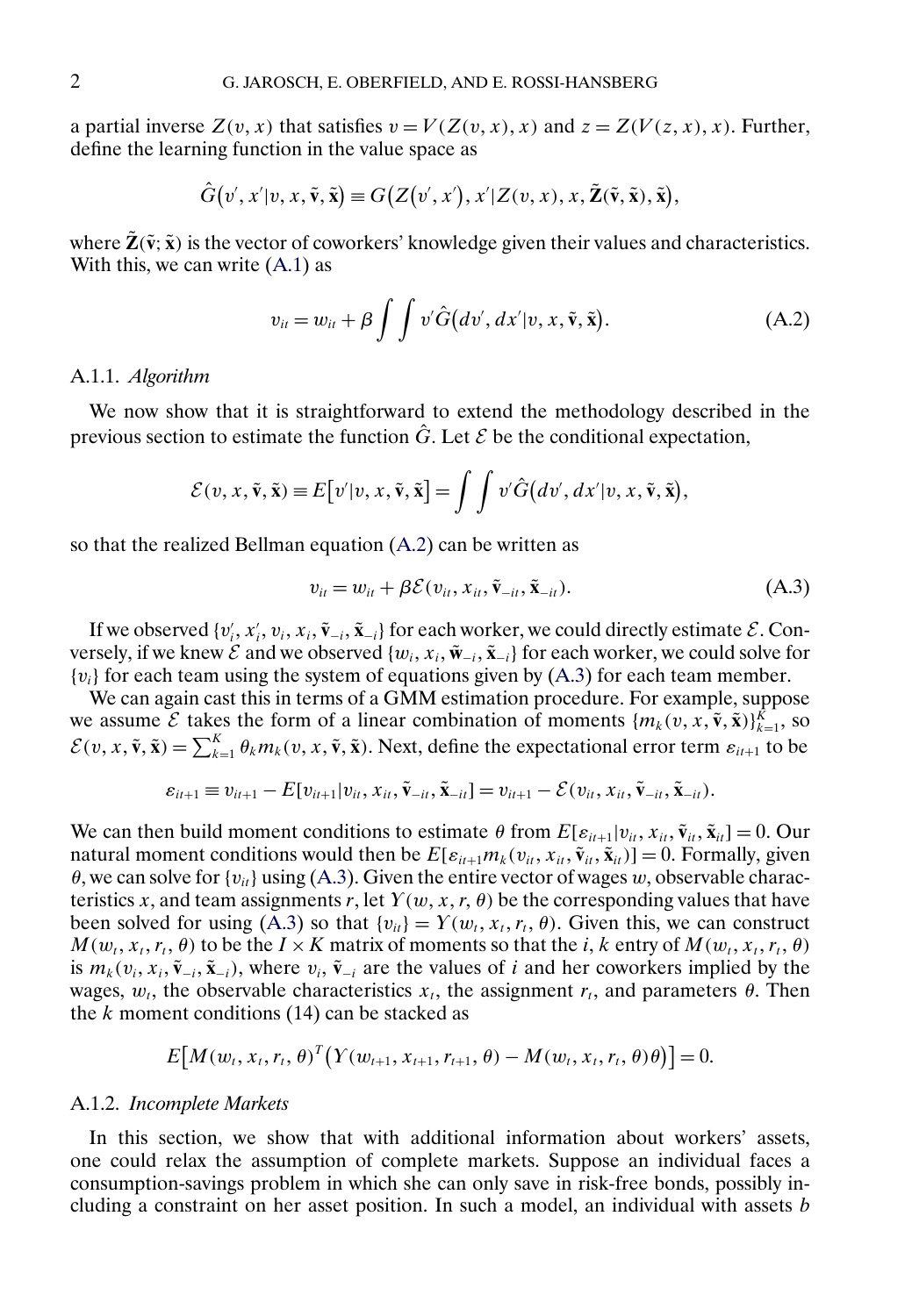and knowledge z chooses consumption and a team of coworkers to maximize the present value of utility given by

$$
V(b, z) = \max_{c, b', \tilde{z}} u(c) + \beta E[V(b', z')|z, \tilde{z}, b],
$$

subject to the budget constraint  $c = b + w(z, b, \tilde{z}) - \frac{b'}{1+r}$ , borrowing constraints, and the constraint that there is a firm willing to hire that worker along with those coworkers.<sup>1</sup> If, as is natural, the value is increasing in knowledge for any level of assets, the value function has a partial inverse,  $Z(v, b)$ . We can then express the learning function  $G(z'|z, \tilde{z})$  in value space as  $\hat{G}(v'|v, b, \tilde{v}, \tilde{b})$ .<sup>2</sup> Subsuming the optimal choices, the Bellman equations can be expressed as

$$
v_i = u\bigg(b_i + w_i - \frac{b'_i}{1+r}\bigg) + \beta E\big[v'_i|v_i, b, \tilde{\mathbf{v}}, \tilde{\mathbf{b}}\big].
$$

Thus, with data on worker assets (so that we observe  $b_i$  and  $b'_i$ ) and a choice of utility function, we could implement the methodology of Section [A.1.1](#page-1-0) to estimate  $\hat{G}$ .

## A.1.3. *Imperfect Information*

In this section we discuss a setting in which individuals have imperfect information about their coworkers' knowledge. We discuss two extreme benchmark cases. First, we assume that information about each worker's knowledge is imperfect but all workers and firms share the same beliefs. Second, we assume each individual has perfect information about her own knowledge but no information about the knowledge of her coworkers.

We begin with a model in which beliefs about each worker's knowledge are imprecise but symmetric at all times. Each individual has a knowledge z<sup>∗</sup> that evolves stochastically over time according to the distribution  $G^*(z^*|z^*, \tilde{z}^*)$ . Suppose further that, conditional on observables, beliefs about one's knowledge can be summarized by a single number,  $z_i$ . For example, suppose that beliefs were normal, with mean  $z_i$  and variance that depended only on age, experience, and tenure. The wage a firm had to pay a worker would depend on the beliefs about her knowledge as well as the compensating differential reflecting how much that worker expected to learn (which depends on beliefs about her coworkers' knowledge). Thus, the wage can be expressed as  $w(z, x, \tilde{z}, \tilde{x})$ , where  $x_i$  are the observables that are sufficient to characterize the precision of beliefs. A worker's Bellman equation can be expressed as

$$
V(z, x) = w(z, x, \tilde{z}, \tilde{x}) + \beta E[V(z', x')|z, x, \tilde{z}, \tilde{x}].
$$

The true learning function  $G<sup>*</sup>$ , along with the information generated in the production/learning process, give rise to a Markov process characterizing the evolution of beliefs,  $G(z', x'|z, x, \tilde{\mathbf{z}}, \tilde{\mathbf{x}})$ . This, along with the Bellman equation, are the same as those in Section [A.1,](#page-0-0) and so we can implement the same approach.

We next turn to a model with asymmetric information. We consider an extreme case in which workers have perfect information about their own type and no information about their coworkers' types.<sup>3</sup> In such an environment, wages would not reflect compensating

<sup>&</sup>lt;sup>1</sup>The wage schedule would depend on the worker's assets because workers with different levels of assets would place different values on new knowledge.

<sup>&</sup>lt;sup>2</sup> Formally,  $\hat{G}(v'|v, b, \tilde{\mathbf{v}}, \tilde{\mathbf{b}}) \equiv G(Z(v', b'(Z(v, b), b)) | Z(v, b), \{Z(v_j, b_j)\}_{j \neq i})$ , where  $b'(z, b)$  is the continuation assets chosen by the worker.

<sup>&</sup>lt;sup>3</sup>Here, we do not need to take a stand on firms' beliefs.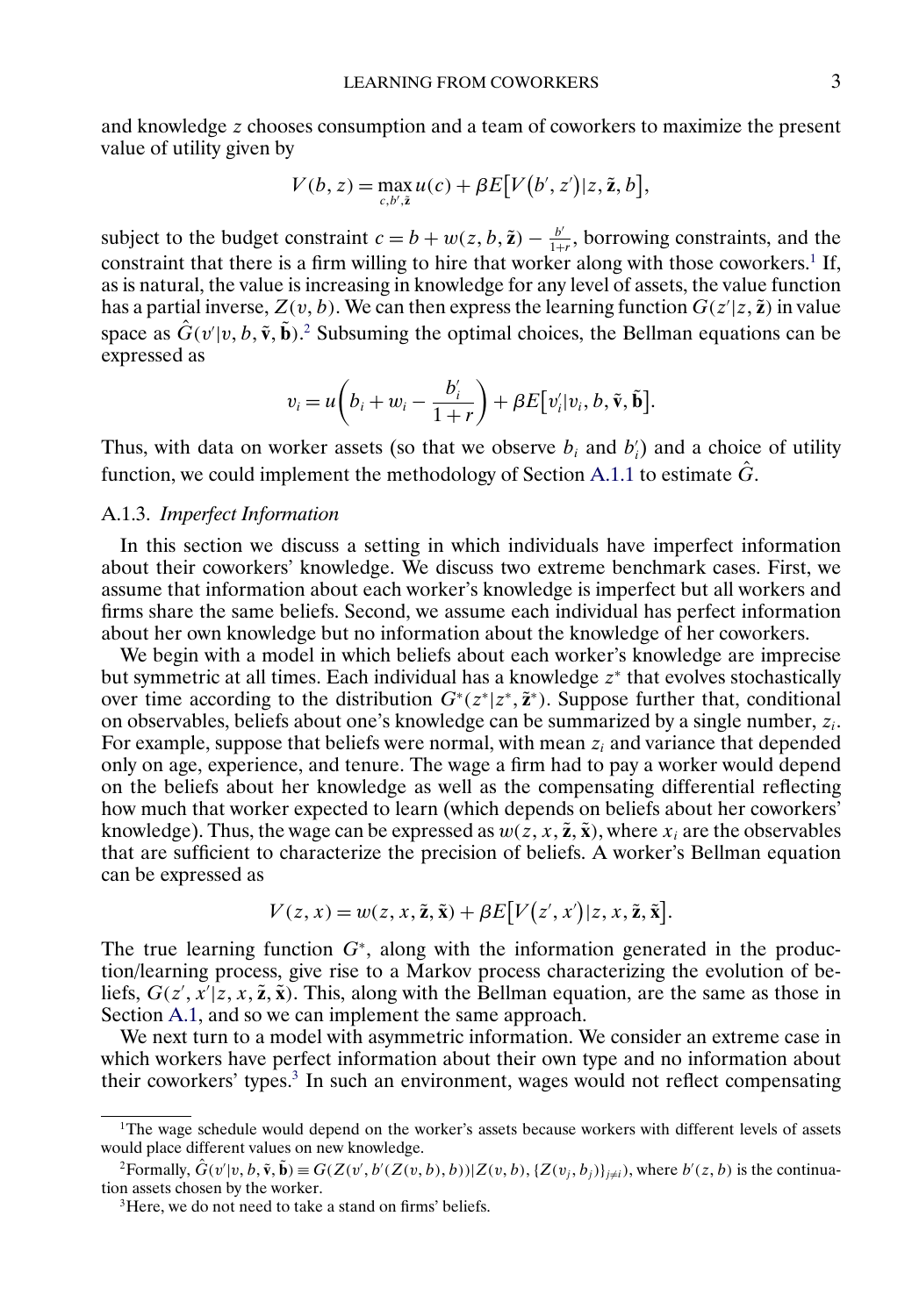<span id="page-3-0"></span>differentials for learning. Therefore, an individual's wage would perfectly reveal her type, that is, there would be a one-to-one mapping from wages to knowledge. In this type of environment, the reduced-form approach taken in Section 2 could be used to structurally identify the learning function.

# A.1.4. *Search and Rent-Sharing*

In this section, we extend the model to relax the assumption of perfect competition for workers and incorporate search frictions and other forms of adjustment costs. Suppose that a firm's output depends on its productivity and its team of workers according to the production function  $F(\mathbf{z}, a)$ . Compensation of each worker is determined by multilateral bargaining. We impose two restrictions on the bargaining solution. First, surplus is split among the workers and the firm period by period. Second, the bargaining solution is such that each worker's compensation is a function of her type, the vector of coworkers, and the firm's productivity,  $w(z, \tilde{z}, a)$ .<sup>4</sup> The firm solves a dynamic stochastic optimization problem that incorporates vacancy posting costs, worker attrition, and any other adjustment costs such as firing and training costs. The solution induces a Markov transition function that characterizes the (endogenous) law of motion for each worker's knowledge and the set of future coworkers,  $G(a', \mathbf{z} | a, \mathbf{z})$ , which incorporates learning, hires, and separations.<sup>5</sup>

The present value of income for each worker and the present value of earnings for the firm would satisfy, respectively,

$$
V(z, \tilde{z}, a) = w(z, \tilde{z}, a) + \beta E[V(z', \tilde{z}', a')]z, \tilde{z}, a],
$$
  

$$
Y(a, z) = \pi(a, z) + \beta E[Y(a', z')|a, z],
$$

where  $\pi(a, z)$  is the current flow profit, incorporating revenue, less the wage bill, less the cost of choosing the probability distribution over next period's team.

The key step in our methodology is to express the learning functions in terms of values. In particular, if we can write the learning functions for a worker and firm as  $\hat{G}^w(v|v, \tilde{v}, y)$ and  $\hat{G}^f(y'|y, v)$ , respectively, then we can express the realized Bellman equations as

$$
v_i = w_i + \beta E[v_i' | v_i, \tilde{v}_{-i}, y_j], \qquad (A.4)
$$

$$
y_j = \pi_j + \beta E[y'_j|y_j, \mathbf{v}]. \tag{A.5}
$$

With these in hand, we can recover the learning functions as follows: If we know  $\hat{G}^w$  and  $\hat{G}^f$ , we can recover the  $n + 1$  unknowns  $\{v_i\}$  for each of the *n* workers and  $y_i$  for the firm with the  $n + 1$  equations, (A.4) for each of the *n* workers and (A.5) for the firm. Conversely, if we know  $v_i$ ,  $v'_i$ ,  $\tilde{\mathbf{v}}_{-i}$ , and  $y_j$  for each worker as well as  $y_j$ ,  $y'_j$ , and **v** for each firm, we can directly estimate  $\hat{G}^w$  and  $\hat{G}^f$ . We can thus follow the same iterative procedure outlined above to estimate the learning functions.

For this procedure to work, we must be able to invert the vector of value functions. Specifically, given a vector of values  $\{v, y\}$  for a team, we must be able to recover their knowledge { $z$ , a}. If static/dynamic peer effects are not too large, then the value functions

<sup>4</sup>Two standard examples are [Stole and Zwiebel](#page-15-0) [\(1996\)](#page-15-0) and multilateral Nash bargaining in which bargaining weights are either symmetric or depend only on workers knowledge and the firm's productivity.

 $5$ This specification nests models such as [Hopenhayn](#page-15-0) [\(1992\)](#page-15-0) in which productivity evolves exogenously as well as those that incorporate R&D.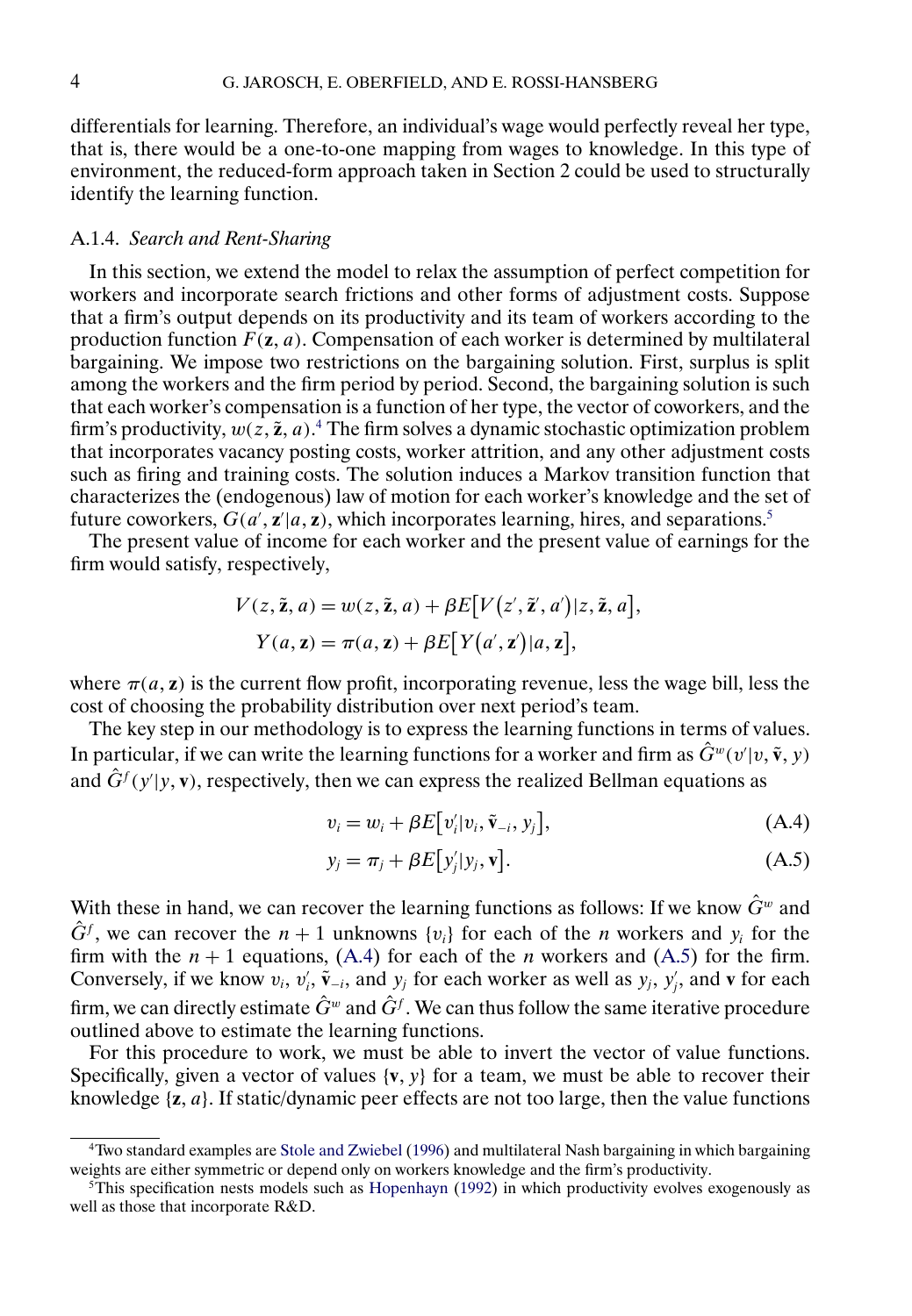${V(z, \tilde{z}, a)}$  and  $Y(a, z)$  are jointly invertible because the Jacobian is diagonally dominant.6

What exactly would this recover?  $E[v|v, \tilde{v}, a]$  incorporates information both about learning from others and how others affect the evolution of one's value in other ways (i.e., giving firms incentive to hire new workers that are complementary to you, or separate from them, etc.). Hence, we would obtain more of an estimate of dynamic peer effects that incorporates learning than of purely learning.

To reiterate, the key feature of this economy that makes our methodology feasible is the fact that we can invert value functions and recover knowledge of the team of coworkers. Future research could try to extend this methodology to situations in which a worker's compensation depends on more than the vector of knowledge in her team, for example, on a worker's past outside offers.

# A.1.5. *Multidimensional Knowledge*

The equations characterizing an individual's value function use the idea that the change in one's knowledge depends on the distribution of knowledge among one's coworkers. We have proceeded under the presumption that knowledge can be described by a scalar, z. Suppose instead that z represents a vector of individual characteristics (e.g., different dimensions of knowledge). There are some restrictions on the environment and learning process under which our baseline procedure would still be appropriate to identify the learning.7 Outside of these special cases, it may be possible, with additional data, to allow for more general patterns of learning. To be concrete, suppose that knowledge was two-dimensional,  $z_i = \{z_{i1}, z_{i2}\}$ , and the learning function took the form  $G(z'_{i1}, z'_{i2}|z_{i1}, z_{i2}, \tilde{\mathbf{z}}_{-i1}, \tilde{\mathbf{z}}_{-i2})$ . Suppose also that we observed an additional choice of each worker in addition to compensation. Label this choice  $x(z_{i1}, z_{i2})$ . Finally, suppose that the value function and choice function were jointly invertible, that is, we could express  $z_{i1} = Z_1(v_i, x_i)$  and  $z_{i2} = Z_2(v_i, x_i)$ ; then we could use a version of our methodology to recover the law of motion  $\hat{G}(v', x'|v, x, \tilde{v}, \tilde{x})$ . Clearly, this approach would not separately identify how each component of knowledge evolves, but it would recover the value of learning.<sup>8</sup>

$$
\hat{G}^w(v_i|v_i,\tilde{\mathbf{v}}_{-i},y_j) \equiv E_{\tilde{\mathbf{v}}_{-i},y_j'}\bigg[G^w\bigg(Z(v_i',\tilde{\mathbf{v}}_{-i}',y_j')\bigg|\begin{matrix}Z(v_i,\tilde{\mathbf{v}}_{-i},y_j),\\Z(v_k,\tilde{\mathbf{v}}_{-k},y_j)\end{matrix}\begin{matrix}Z(v_i,\tilde{\mathbf{v}}_{-i},y_j),\\Z(v_k,\tilde{\mathbf{v}}_{-k},y_j)\end{matrix}\begin{matrix}Z(v_i,\tilde{\mathbf{v}}_{-i},y_j),\\Z(v_i,\tilde{\mathbf{v}}_{-k},y_j)\end{matrix}\bigg]\bigg)\bigg[v_i,\tilde{\mathbf{v}}_{-i},y_j,v_j'\bigg],
$$
\n
$$
\hat{G}^f(y'|y,\mathbf{v}) \equiv E_{\mathbf{v}}\big[G^f(A(y',\mathbf{v}')|A(y,\mathbf{v}),\{Z(v_i,\tilde{\mathbf{v}}_{-i},y)\}\big)](y,\mathbf{v},y')\bigg].
$$

7For example, learning could be such that the change in one's value function depends on the composition of one's coworkers' value functions. In this case, it is natural to assume that the learning function depends on values, not on knowledge directly, since values provide a relevant summary of the vector of characteristics z. Then, the procedure outlined above to obtain an individual's knowledge from a panel of wages simply recovers the values of all agents, as in equation (11). Under this assumption, our methodology can be used exactly as described, and our quantitative results would be unchanged. We would simply interpret the estimated learning function as determining how the value of other agents determines the change in value of a given individual.

<sup>8</sup>In an environment with rent-sharing, a similar approach can be taken for firms. If firm technology were multidimensional, we could identify those dimensions separately if we observed several firm-level outcomes

<sup>&</sup>lt;sup>6</sup>To be concrete, suppose the value functions are, in fact, invertible. Let  $Z(v, \tilde{v}, y)$  be the knowledge of a worker with value v and coworkers summarized by  $\tilde{v}$  working for a firm with value y, and let  $A(y, v)$  be the productivity of a firm that has value y and a team summarized by the vector of values **v**. Then  $\hat{G}^w(v'|v, \tilde{\mathbf{v}}, y)$ and  $\hat{G}^{f}(y'|y, v)$  are defined as follows. The law of motion G implies a conditional distribution for each worker's knowledge in the next period,  $G^w(z|z, \tilde{z}, y)$ , and a conditional distribution for the firm's productivity  $G^f(a'|a, \mathbf{z})$ . To derive the expressions for  $\hat{G}^w$  and  $\hat{G}^f$ , we can simply plug  $Z(v, \tilde{v}, y)$  and  $A(y, v)$  into these conditional distributions and take expectations, namely,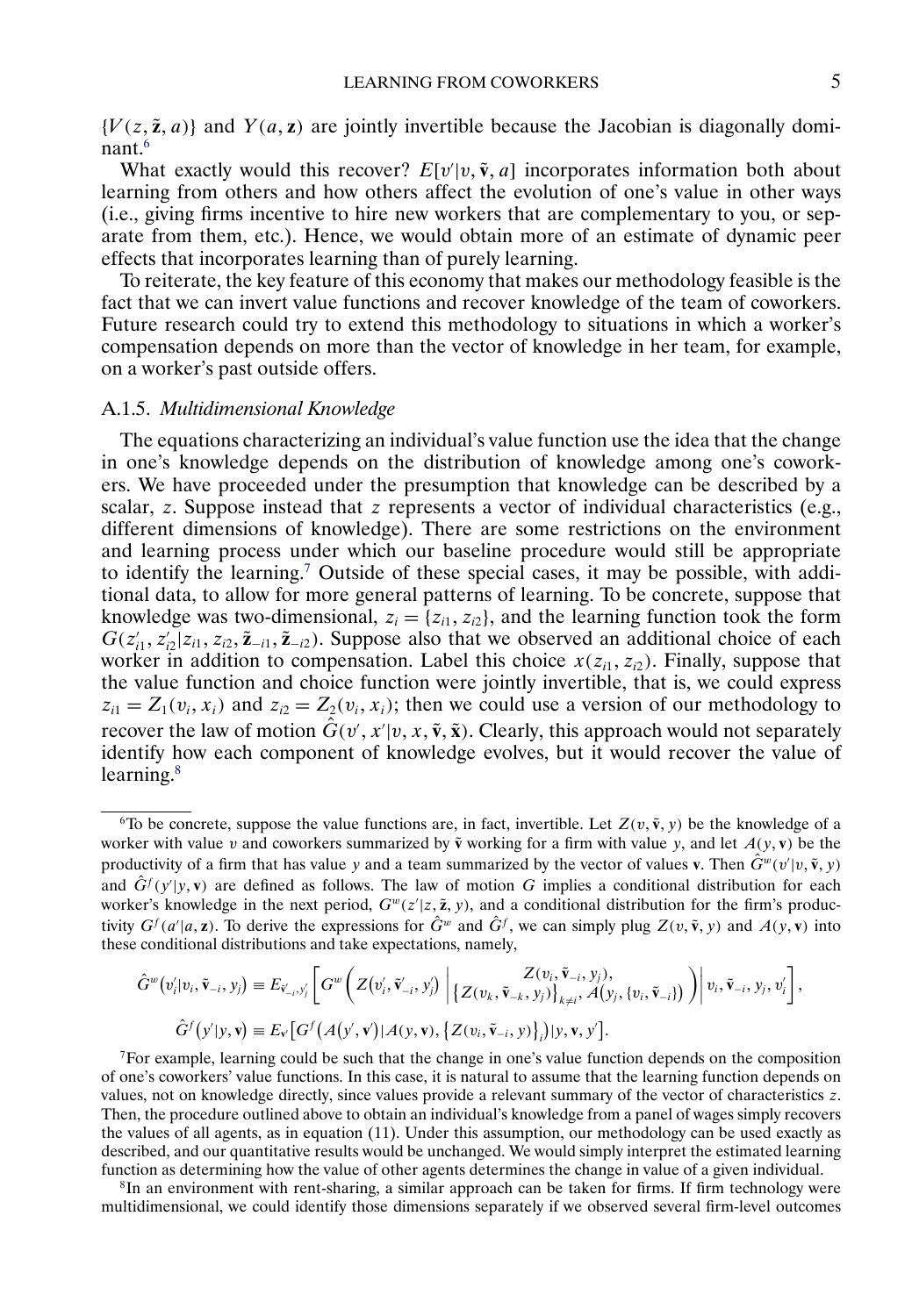#### A.2. *Age-Dependent Learning: Estimation Results*

We finish this section with an illustration of the methodology in Section [A.1](#page-0-0) that studies the differences in learning between young and old workers. Let  $\{y, o\}$  indicate whether a worker is young or old. We implement the following parametric form for the conditional expectation:

$$
E_{y}[v'_{i} - v_{i}|v_{i}, \tilde{v_{-i}}] = \theta_{y}^{0}v_{i} + \frac{1}{n-1} \left\{ \theta_{yy}^{+} \sum_{v_{j} > v_{i}, j \text{ young}} (v_{j} - v_{i}) + \theta_{y_{o}}^{+} \sum_{v_{j} > v_{i}, j \text{ old}} (v_{j} - v_{i}) \right\},
$$
\n
$$
E_{o}[v'_{i} - v_{i}|v_{i}, \tilde{v_{-i}}] = \theta_{o}^{0}v_{i} + \frac{1}{n-1} \left\{ \theta_{oy}^{+} \sum_{v_{j} > v_{i}, j \text{ young}} (v_{j} - v_{i}) + \theta_{oo}^{+} \sum_{v_{j} > v_{i}, j \text{ old}} (v_{j} - v_{i}) \right\}.
$$
\n(A.6)

This specification allows knowledge flows to depend on both the age group of the worker and the age group of her coworkers. For instance,  $\theta_{yo}^{+}$  captures the strength of the knowledge flows from old to young coworkers. Furthermore, the specification allows for age group specific trend growth. For simplicity, we do not allow for any effects of coworkers j with  $v_i < v_i$ . The rest of the implementation follows exactly the same routine outlined in the previous section.

We present our results in Table A.I. In line with our previous findings, we find little trend growth for either age group. Second, the young learn more overall. Furthermore, we find that both the young and the old learn more from the young. Regardless of the team definition, this discrepancy is starker for the young. That is, the young learn disproportionately from the young, closely in line with our reduced-form findings.

|                                               |                    | <b>Team Definition</b> |
|-----------------------------------------------|--------------------|------------------------|
|                                               | 1                  | $\overline{c}$         |
| Trend growth young: $\theta_{y}^{0}$          | 0.0023<br>(0.0001) | 0.0041<br>(0.0001)     |
| Learning of young from young: $\theta_{vv}^+$ | 0.1190<br>(0.0034) | 0.1473<br>(0.0045)     |
| Learning of young from old: $\theta_{vo}^+$   | 0.0489<br>(0.0016) | 0.0649<br>(0.0024)     |
| Trend growth old: $\theta_{a}^{0}$            | 0.0008<br>(0.0001) | 0.0020<br>(0.0001)     |
| Learning of old from young: $\theta_{ov}^+$   | 0.0530<br>(0.0014) | 0.0692<br>(0.0012)     |
| Learning of old from old: $\theta_{oo}^+$     | 0.0385<br>(0.0011) | 0.0533<br>(0.0015)     |
| <b>Observations</b>                           | 4,763,089          | 4,590,120              |

TABLE A.I ESTIMATES FOR THE LEARNING FUNCTION (A.6)<sup>a</sup>

<sup>a</sup>*Notes*: Old defined as 40 and older. GMM standard errors in parentheses.

such as revenue, investment, and R&D spending, and if we could invert the value function to express each dimension of productivity in terms of those outcomes.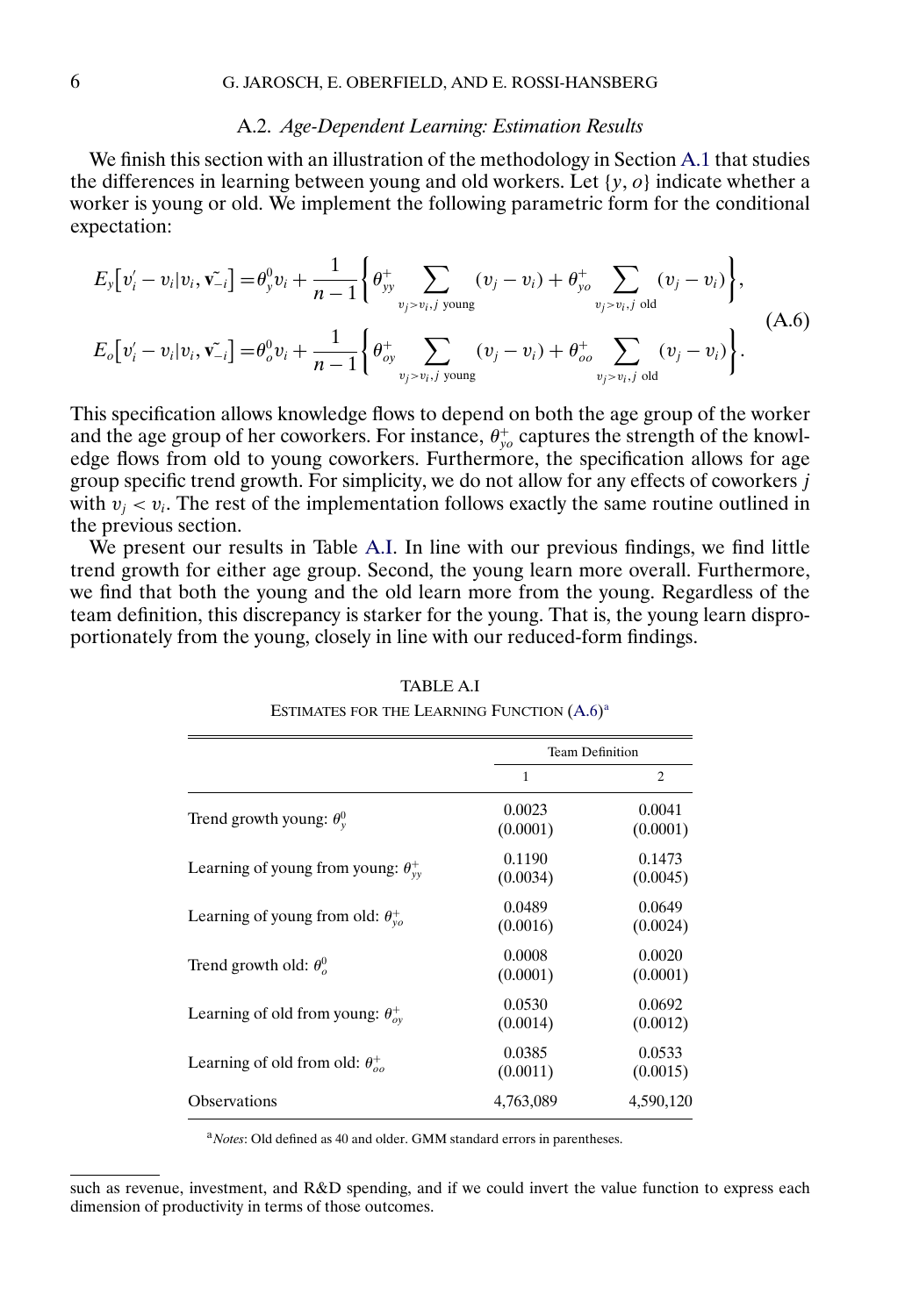### LEARNING FROM COWORKERS 7

### APPENDIX B: DATA APPENDIX

<span id="page-6-0"></span>We present below summary statistics of the variables of interest in our data set. Supplemental Appendix D describes the exact construction of our data set.

#### B.1. *Summary Statistics*

We begin by briefly describing the data set along key dimensions. The longitudinal version of the *Linked-Employer-Employee-Data of the IAB (LIAB LM 9310)* contains information on the complete workforce of a subset of German establishments. The sample establishments are the ones selected—at least once—in an annually conducted survey between 2000 and 2008. The employee part of the data set then contains the employment biographies from 1993 to 2010 of all individuals which were, for at least one day, employed at one of the sample establishments between 1999 and 2009.<sup>9</sup> As a consequence, we observe the complete peer groups at the sample establishments from 1999 to 2009.

The employment biographies come in spell format and contain information, among other things, on a worker's establishment, occupation, and average daily earnings along with a rich set of observables (age, gender, job and employment tenure, education, location, among others). We organize the resulting data set as an annual panel. Specifically, the annual observation recorded (employer, average daily wage, etc.) for each individual pertains to the spell which overlaps a particular *reference date* (January 31st).

To construct a baseline sample, we then proceed as follows. We select the panel case establishments for which we obtain information on the full workforce. We then include those individuals who were employed at one of those establishments at the reference date during at least one year between 1999 and 2009. This leaves us with the employment biographies (between 1993 and 2010) of the full workforce (at a reference date) of a large number of establishments. The following subsections contain more detailed information on the construction of the baseline sample.

We next document the team size distribution and the wage distribution, both economywide and within teams. We report all those statistics for the year 2000.

*Team Size Distribution.* Figure [B.1](#page-7-0) plots the unweighted size distribution for both team definitions for the year 2000. We restrict attention to teams that have size  $\geq 2$ . The team size distribution is naturally more compressed under the second, narrower, team definition, but for both definitions a sizable fraction of teams are fairly large. The sample contains 4478 establishments with average size 116. When working with the second team definition, we have a total of 28,524 teams with an average size of 18.10

*Wage Distribution.* Figure [B.2](#page-7-0) plots the histogram of the average daily earnings during the year-2000 reference spell in euros. The "mass-points" reflect top-coding of the earnings data at the social security contribution ceiling (which is lower in Eastern Germany). As a consequence, 77% of the wage observations in the regression sample are are top-coded.11 A simple variance decomposition implies that the within-team component

<sup>&</sup>lt;sup>9</sup>For more detail, see [Klosterhuber, Heining, and Seth](#page-15-0) [\(2014\)](#page-15-0).

 $10$ It follows that, on average, an establishment has 6–7 different occupations with at least two individuals. The occupational classification follows the 1988 classification of occupations (KldB 88) published by the German Federal Employment Agency which has three digits and comprises about 340 values.

<sup>&</sup>lt;sup>11</sup>While there exist imputation methods to address the truncation, we instead treat the top-coded observations as actual wage observations and do not correct for the top-coding. We have experimented with various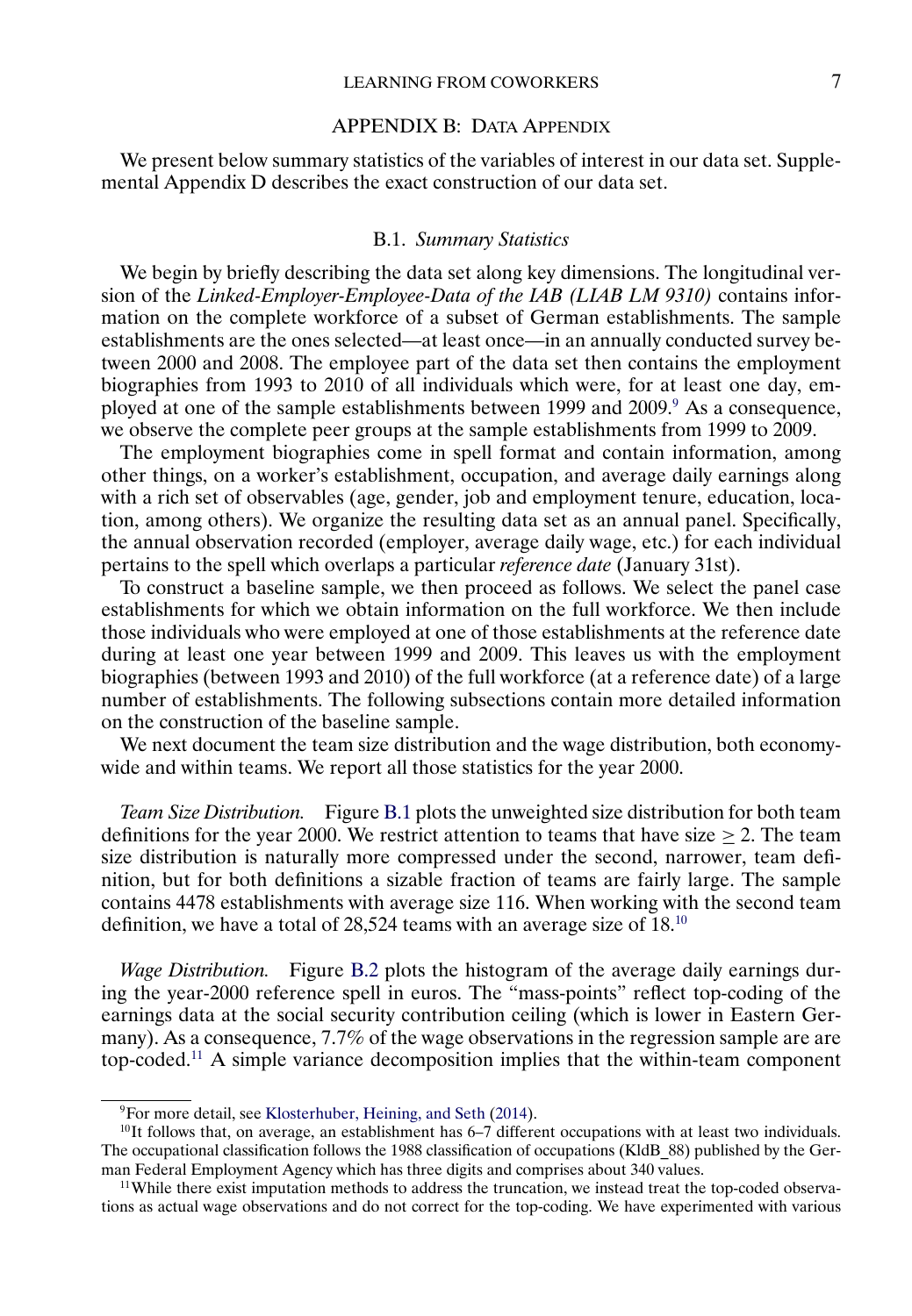<span id="page-7-0"></span>

FIGURE B.1.—Team size distribution. *Notes*: Top panel plots the unweighted team size distribution in the year 2000 for teams of size 2–99 for Team Definition 1 (so it corresponds to the establishment size distribution). The bottom panel plots the unweighted team size distribution in the year 2000 for teams of size 299 for Team Definition 2.

accounts for 47.9% of the overall variance in wages under Team Definition 1 and 22.7% under Team Definition 2. Finally, there is fairly little wage growth in the decade covered by our data set. The cohort whose wages are depicted in Figure B.2 experienced average annual wage growth of 0.97% over the next 5 years. The annual growth rate drops to 0.43% in the second half of the decade.



FIGURE B.2.—Wage distribution. *Notes*: Distribution of mean daily wages during spell overlapping 01/31/2000 for full-time employees working subject to social security.

ways of treating the top-coded observations and found our main empirical results to be robust. We show in Appendix [C.3](#page-10-0) how our reduced-form results change when omitting all teams with top-coded wage observations. For more detail regarding the construction of wages, see Supplemental Appendix D. There, we also describe how we eliminate some extreme wage observations.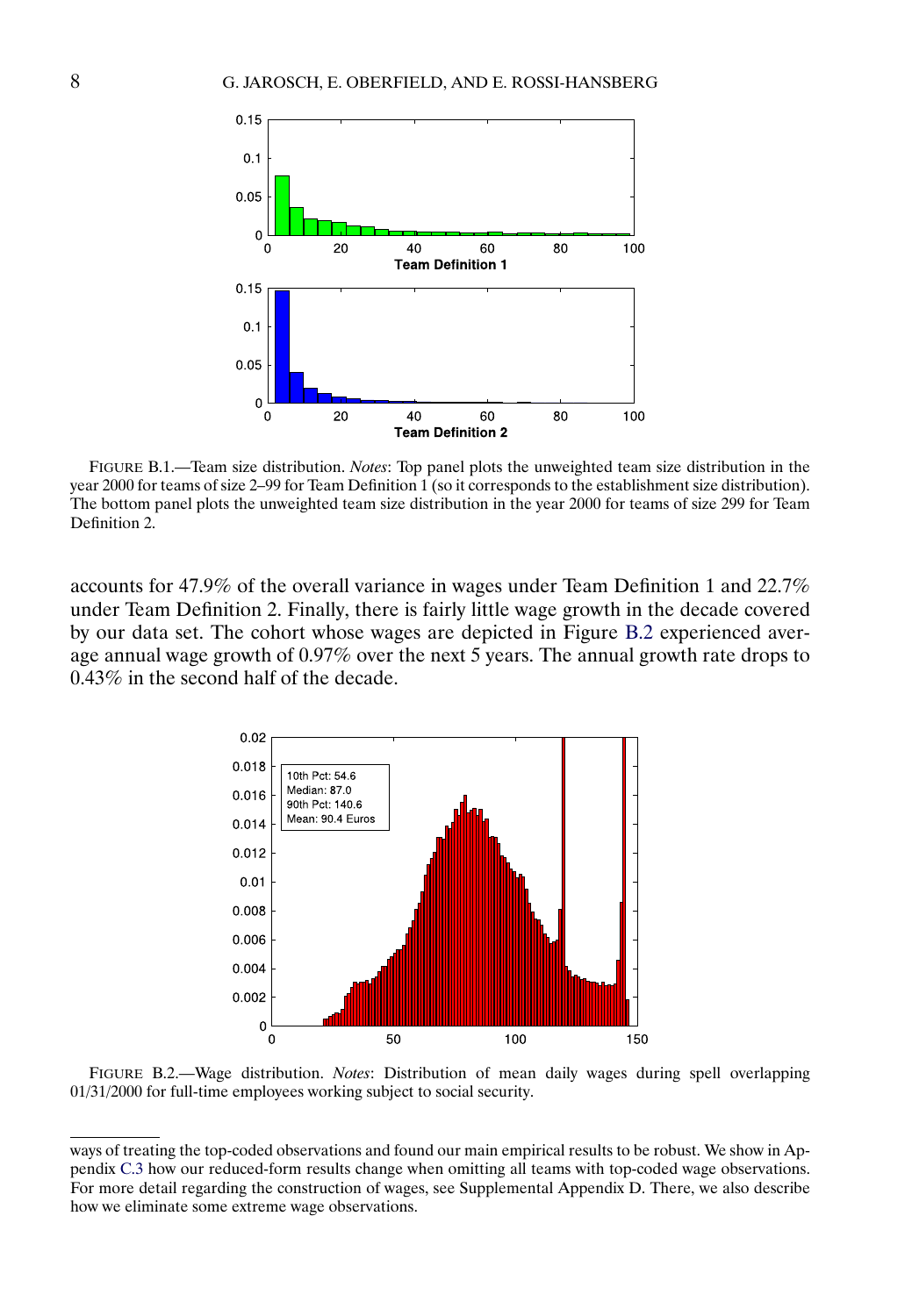

FIGURE B.3.—Wage gap distribution. *Notes*: Top panel plots the distribution of wage gaps as defined in the main text in the year 2000 for Team Definition 1. Bottom panel: Team Definition 2.

*Wage Gap to Coworkers.* We are interested in how a worker's future wage growth relates to her coworker's (relative) wages. To gauge the extent of wage differences across peers, Figure B.3 plots the histogram of wage gaps, defined as the log difference between an individual's wage and the mean wage of her peers, for each team definition. Under the first team definition, the gap has mean  $0.026$  and amounts to  $-0.27$ ,  $0.04$ , and  $0.29$  at the 10th, 50th, and 90th percentiles in the year 2000. Under the second team definition, the gap has mean  $0.012$  and is  $-0.17$ ,  $0.00$ , and  $0.21$  at the 10th, 50th, and 90th percentiles. Naturally, within-team wage dispersion is smaller under the narrower team definition.

# *Correlations*

We compute a set of correlations of various wage moments at the team level. Specifically, Table B.I reports the correlation matrix of team average pay, team pay dispersion, team mean-median ratio (skewness), team size, and max wage at the team. All entries of the matrix are positive except the correlation between team average pay and the meanmedian ratio.<sup>12</sup>

|                      | Mean Wage | SD Wage | Mean/Median | Team Size | Max Wage |
|----------------------|-----------|---------|-------------|-----------|----------|
|                      |           |         |             |           |          |
| Mean Wage<br>Wage SD | 0.25      |         |             |           |          |
| Mean/Median          | $-0.15$   | 0.09    |             |           |          |
| Team Size            | 0.09      | 0.23    | 0.05        |           |          |
| Max Wage             | 0.92      | 0.48    | 0.02        | 0.28      |          |

TABLE B.I PAIRWISE CORRELATIONS AT THE TEAM LEVEL—TEAM DEFINITION  $2^{\text{a}}$ 

aAll variables *in logs.*

 $12A$  natural interpretation is that highly productive teams have a skewed wage distribution with very highly paid managers.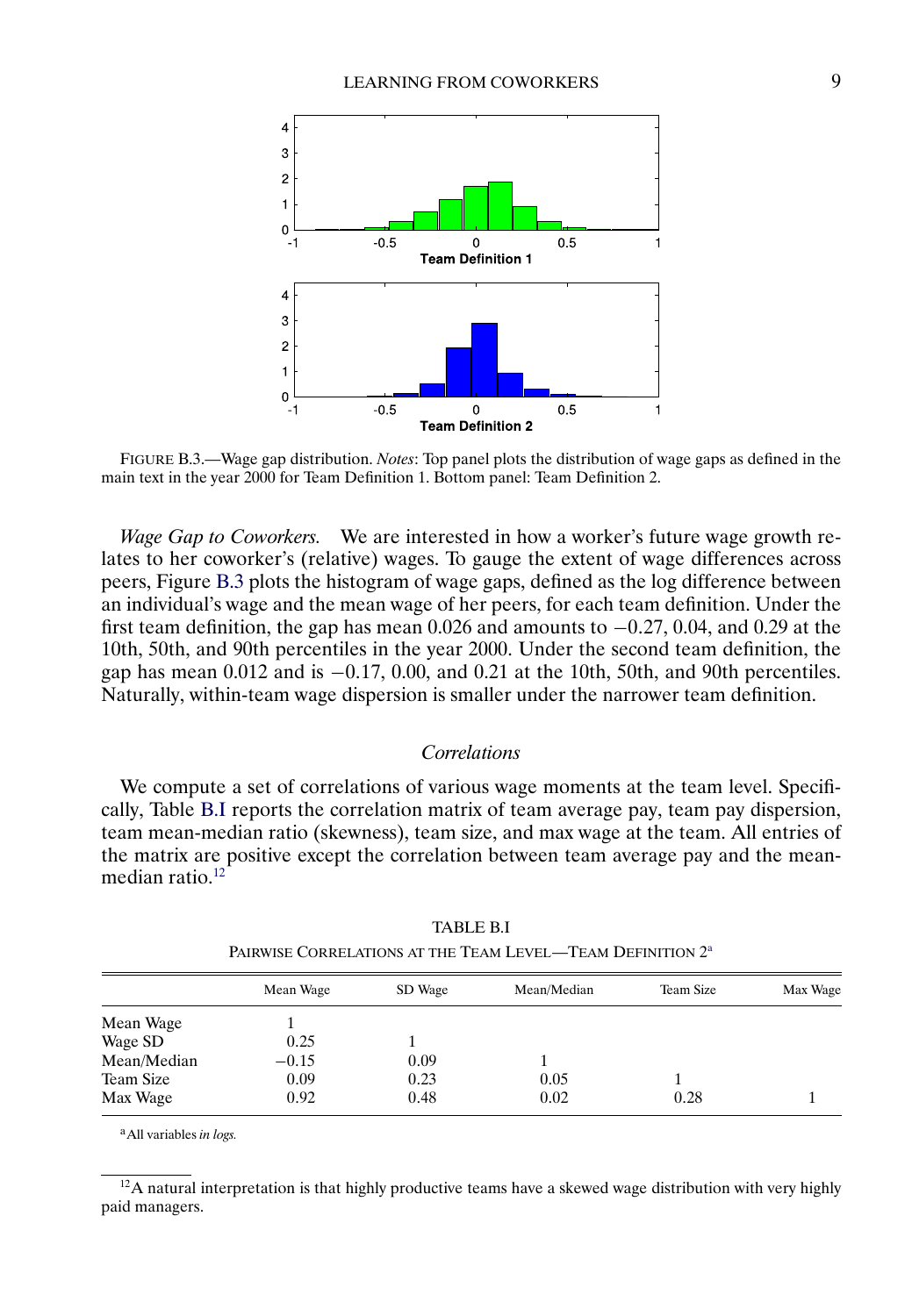### <span id="page-9-0"></span>APPENDIX C: ADDITIONAL REDUCED-FORM EMPIRICAL RESULTS

# C.1. *An Identification Strategy*

This section develops an instrumental variable (IV) strategy in the spirit of [Jäger and](#page-15-0) [Heining](#page-15-0) [\(2019\)](#page-15-0), who used arguably random, unexpected worker deaths to study the substitutability of workers. In particular, we identify (pseudo-)random exit events where a full-time employed, prime-age (26–54) worker permanently leaves employment subject to social security. Recall that we observe peer groups from 1999 to 2009 and have individuallevel information until 2010. We therefore only study exits that occurred before January 2009 so that we know that the respective worker did not return into employment (including part-time) for a minimum of 24 months (and longer for most). A second, stricter version of the exit instrument applies the additional criterion that the worker was continuously full-time employed during the 24 months before the exit occurred.

We construct the instrument as follows: We identify all of  $i$ 's peers that exit between year  $t - 1$  and t, then compute the average wage bill of i's peers in  $t - 1$  with and without the workers that exit. The log difference is our instrument.

Because we have only one instrument, we modify the specification (1) so that we regress the cumulative growth in one's wages between t and  $t + n$ ,  $\Delta w_{i,t}^n$ , on the log wage gap to one's peers,  $\hat{w}_{i,t} \equiv \log(\frac{\tilde{w}_{-i,t}}{w_{i,t}})$ , which has only one potentially endogenous regressor:

$$
\Delta w_{i,t}^n = \alpha + \beta \hat{w}_{i,t} + \omega_{\text{age}} + \omega_{\text{tenure}} + \omega_{\text{gender}} + \omega_{\text{educ}} + \omega_{\text{occ}} + \omega_t + \varepsilon_{i,t}.
$$
 (C.1)

Further, since our instrument is a shifter of the *change* in one's peers rather than the level, we take first differences of (C.1):

$$
D.\Delta w_{i,t}^n = \alpha + \beta D.\hat{w}_{i,t} + \epsilon_{i,t},\tag{C.2}
$$

where D. denotes variables in first differences and  $\epsilon_{i,t} \equiv \epsilon_{i,t} - \epsilon_{i,t-1}$ .  $D.\hat{w}_{i,t}$  is the variable we instrument.<sup>13</sup>

The number of exit events is not very large. Thus, while the instrument is strong, the two-stage least squares estimates are less precise than our baseline. Table [C.I](#page-10-0) contains the results for Team Definition 2 for both versions of the instrument along with the estimates of  $(C.1)$  and  $(C.2)$  using OLS.<sup>14</sup> All point estimates are positive, and rather large, consistent with the view that increases in the wage gap lead to faster wage growth. However, the results are significant at the 5% significance level only for 2- and 3-year horizons. Longer horizons have too few observations.

# C.2. *Figure 1*

Table [C.II](#page-11-0) offers the regression output underlying Figure 1. Table [C.III](#page-12-0) then offers the same table for the alternative team definition followed by the results for various restricted samples at horizon  $h = 3$ .

<sup>&</sup>lt;sup>13</sup>We drop all fixed effects when differencing. We have experimented with different strategies and found it makes little difference.

<sup>&</sup>lt;sup>14</sup>The estimates from (C.2) in the second panel are biased because the  $\varepsilon_{i,t-1}$  determines  $w_{i,t}$ , which means that  $\epsilon_{i,t}$  is correlated with  $\hat{w}_{i,t}$  and hence  $D.\hat{w}_{i,t}$ . Note that this is not an issue for the IV specifications because the instrument does not contain  $w_{i,t}$ .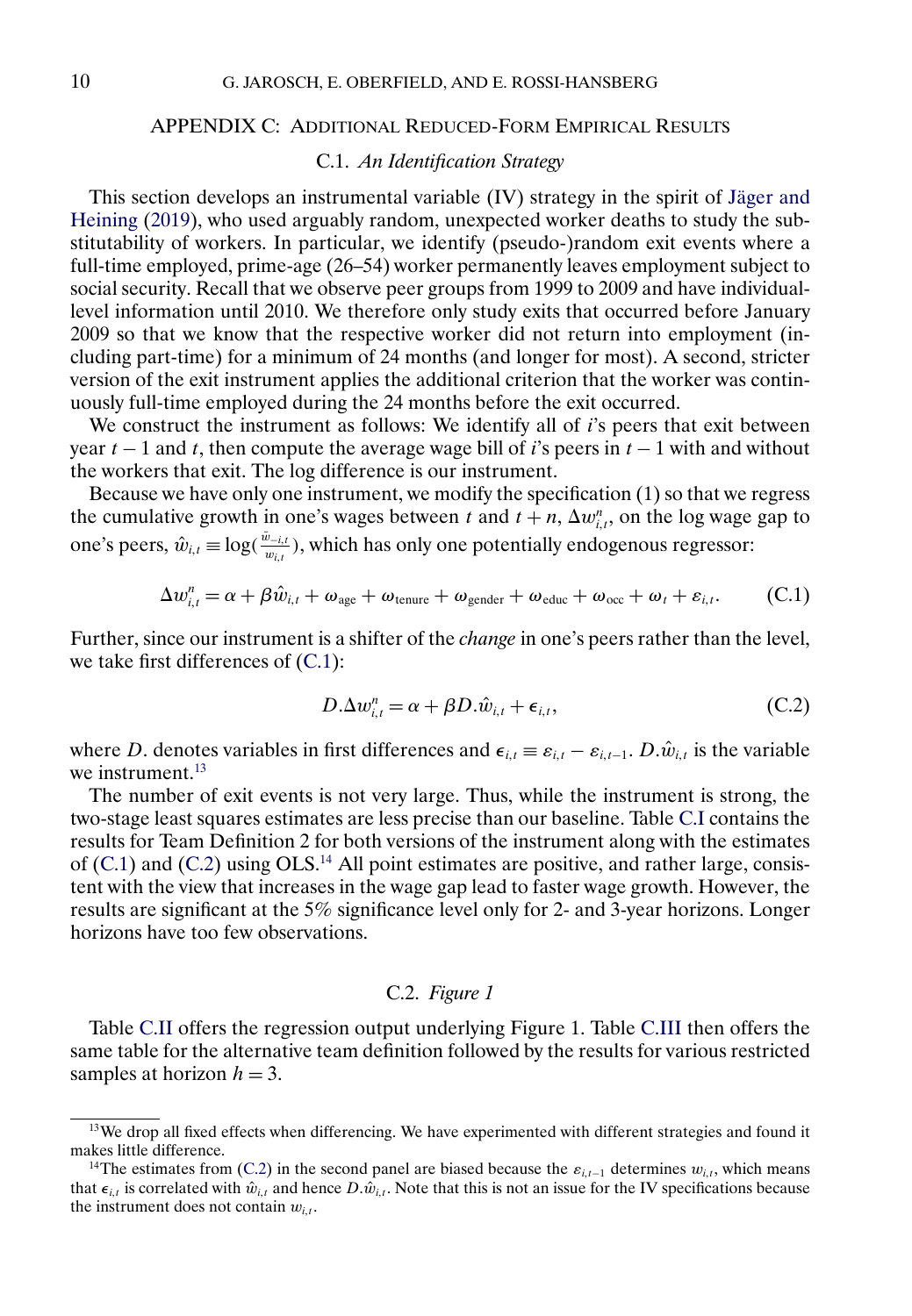### LEARNING FROM COWORKERS 11

TABLE C.I IV RESULTS—TEAM DEFINITION 2a

<span id="page-10-0"></span>

|                                          |                             | Specification (C.1)           |                          |                          |
|------------------------------------------|-----------------------------|-------------------------------|--------------------------|--------------------------|
| Horizon in Years                         | $\mathbf{1}$                | $\mathfrak{2}$                | 3                        | 5                        |
| $\hat{w}$                                | 0.10<br>(0.0037)            | 0.15<br>(0.0056)              | 0.19<br>(0.0076)         | 0.25<br>(0.011)          |
|                                          |                             |                               |                          |                          |
|                                          |                             | Specification (C.2)-OLS       |                          |                          |
| Horizon in Years                         | $\mathbf{1}$                | $\overline{c}$                | 3                        | 5                        |
| $D.\hat{w}$                              | 0.97<br>(0.017)             | 0.81<br>(0.015)               | 0.83<br>(0.015)          | 0.86<br>(0.016)          |
|                                          |                             | Specification (C.2)-First IV  |                          |                          |
| Horizon in Years                         | $\mathbf{1}$                | $\overline{c}$                | 3                        | 5                        |
| $D.\hat{w}$                              | 0.14<br>(0.26)              | 0.46<br>(0.22)                | 0.50<br>(0.26)           | 0.29<br>(0.26)           |
| C-D F-Stat<br>K-P F-Stat<br>Observations | 1058.8<br>42.9<br>1,243,851 | 1052.8<br>50.2<br>1,052,910   | 976.6<br>62.3<br>894,950 | 819.3<br>64.9<br>621,950 |
|                                          |                             | Specification (C.2)-Second IV |                          |                          |
| Horizon in Years                         | $1\,$                       | $\overline{c}$                | $\mathfrak{Z}$           | 5                        |
| $D.\hat{w}$                              | 0.41<br>(0.32)              | 0.81<br>(0.31)                | 0.96<br>(0.41)           | 0.46<br>(0.46)           |
| C-D F-Stat<br>K-P F-Stat<br>Observations | 828.1<br>46.5<br>1,059,259  | 713.4<br>46.8<br>899,139      | 549.7<br>43.1<br>766,043 | 345.3<br>32.7<br>529,574 |

<sup>a</sup>*Notes*: Standard errors clustered at the establishment level. Cragg–Donald and Kleibergen–Paap F-statistics. Standard errors in parentheses.

# C.3. *Robustness*

This section evaluates the robustness of the main reduced-form empirical results reported in Section 2.1. We do so for Team Definition 2 at the horizon  $h = 3$  years and report the corresponding tables for Team Definition 1 below.

To do so, we begin by contrasting our baseline results for specification (2) when omitting teams that have any apprentices.<sup>15</sup> We then restrict the sample exclusively to teams without any top-coded wage observations.<sup>16</sup> We report the corresponding results, contrasted with our benchmark results, for  $h = 3$  in Table [C.IV](#page-12-0) and, for the alternative team

<sup>&</sup>lt;sup>15</sup>We highlight that even our baseline results do not use any wage information on workers in apprenticeship.

<sup>&</sup>lt;sup>16</sup>The ceiling varies from year to year and differs between former Eastern and Western Germany. Furthermore, the data display a certain amount of bunching in a small interval around the officially reported ceiling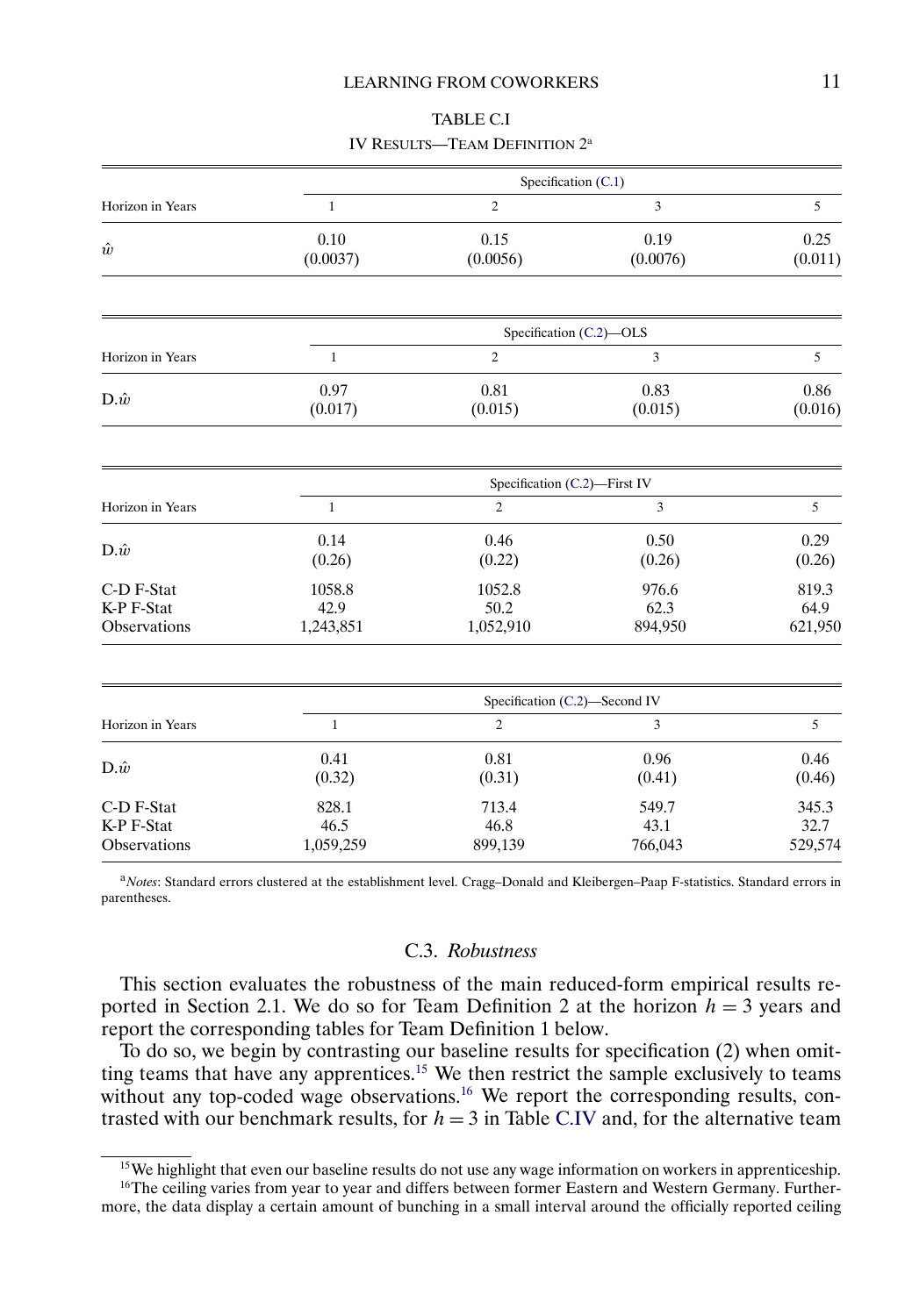<span id="page-11-0"></span>

|                     |              |                | Horizon in Years |            |           |
|---------------------|--------------|----------------|------------------|------------|-----------|
|                     | $\mathbf{1}$ | $\overline{c}$ | 3                | 5          | 10        |
| Bin 2               | 0.000088     | 0.00024        | 0.00036          | 0.00047    | 0.00100   |
|                     | (0.000039)   | (0.000063)     | (0.000085)       | (0.00011)  | (0.00026) |
| Bin 3               | 0.000023     | 0.000091       | 0.00018          | 0.00025    | 0.00082   |
|                     | (0.000033)   | (0.000049)     | (0.000067)       | (0.00011)  | (0.00021) |
| Bin 4               | $-0.000062$  | $-0.00000048$  | 0.000075         | 0.00013    | 0.00048   |
|                     | (0.000030)   | (0.000049)     | (0.000064)       | (0.000098) | (0.00020) |
| Bin 5               | $-0.000079$  | $-0.000013$    | 0.000088         | 0.00019    | 0.00075   |
|                     | (0.000029)   | (0.000049)     | (0.000066)       | (0.00010)  | (0.00022) |
| Bin 6               | 0.000049     | 0.00015        | 0.00026          | 0.00039    | 0.00079   |
|                     | (0.000023)   | (0.000039)     | (0.000054)       | (0.000090) | (0.00019) |
| Bin 7               | 0.00025      | 0.00036        | 0.00049          | 0.00065    | 0.0011    |
|                     | (0.000026)   | (0.000045)     | (0.000066)       | (0.00010)  | (0.00022) |
| Bin 8               | 0.00037      | 0.00051        | 0.00068          | 0.00085    | 0.0014    |
|                     | (0.000030)   | (0.000047)     | (0.000068)       | (0.00011)  | (0.00023) |
| Bin 9               | 0.00042      | 0.00057        | 0.00073          | 0.00092    | 0.0014    |
|                     | (0.000040)   | (0.000061)     | (0.000084)       | (0.00012)  | (0.00025) |
| Bin 10              | 0.00040      | 0.00051        | 0.00066          | 0.00080    | 0.0011    |
|                     | (0.000042)   | (0.000069)     | (0.000098)       | (0.00015)  | (0.00025) |
| Bin 11              | 0.00081      | 0.0012         | 0.0016           | 0.0023     | 0.0033    |
|                     | (0.000047)   | (0.000076)     | (0.00010)        | (0.00016)  | (0.00029) |
| Within $R^2$        | 0.88         | 0.81           | 0.76             | 0.66       | 0.46      |
| <b>Observations</b> | 3,354,925    | 2,942,967      | 2,537,838        | 1,846,999  | 436,728   |

# TABLE C.II RESULTS FOR FIGURE 1 USING SPECIFICATION (3)<sup>a</sup>

<sup>a</sup>*Notes*: Each row reports the coefficient on the weight of bins 2 through 11 where the weight on the bottom bin is the omitted category. Each column corresponds to one line in Figure 1. Team Definition 2. Column titles indicate horizon h. Standard errors clustered at the establishment level. The regressions include current wage and fixed effects for age decile, tenure decile, gender, education, occupation, and year. Standard errors in parentheses.

definition, in Supplementary Appendix E. While the results vary across the samples, the main takeaway from our reduced-form exercises is robust.

We next restrict the sample to workers in teams that are not restricted by collective bargaining agreements. To that end, we use IAB establishment panel for the year 2000 which asks establishments whether a binding collective bargaining agreement exists and, if so, if they pay above the applicable collective bargaining agreement. The survey also asks whether firms benchmark their wages with a collective bargaining agreement in case they are not subject to a binding agreement. The second column of Table [C.V](#page-13-0) reports the results if we restrict the sample to workers in establishments paying, on average, at least 10% above their collective bargaining agreement in the year 2000. The third column restricts the sample to establishments that are neither subject to a collective bargaining agreement nor report to benchmark their pay structure with one.

levels. To identify workers with top-coded wages, we thus simply group workers into 50 euro-cent wide bins in each year and flag the two bins with the most mass.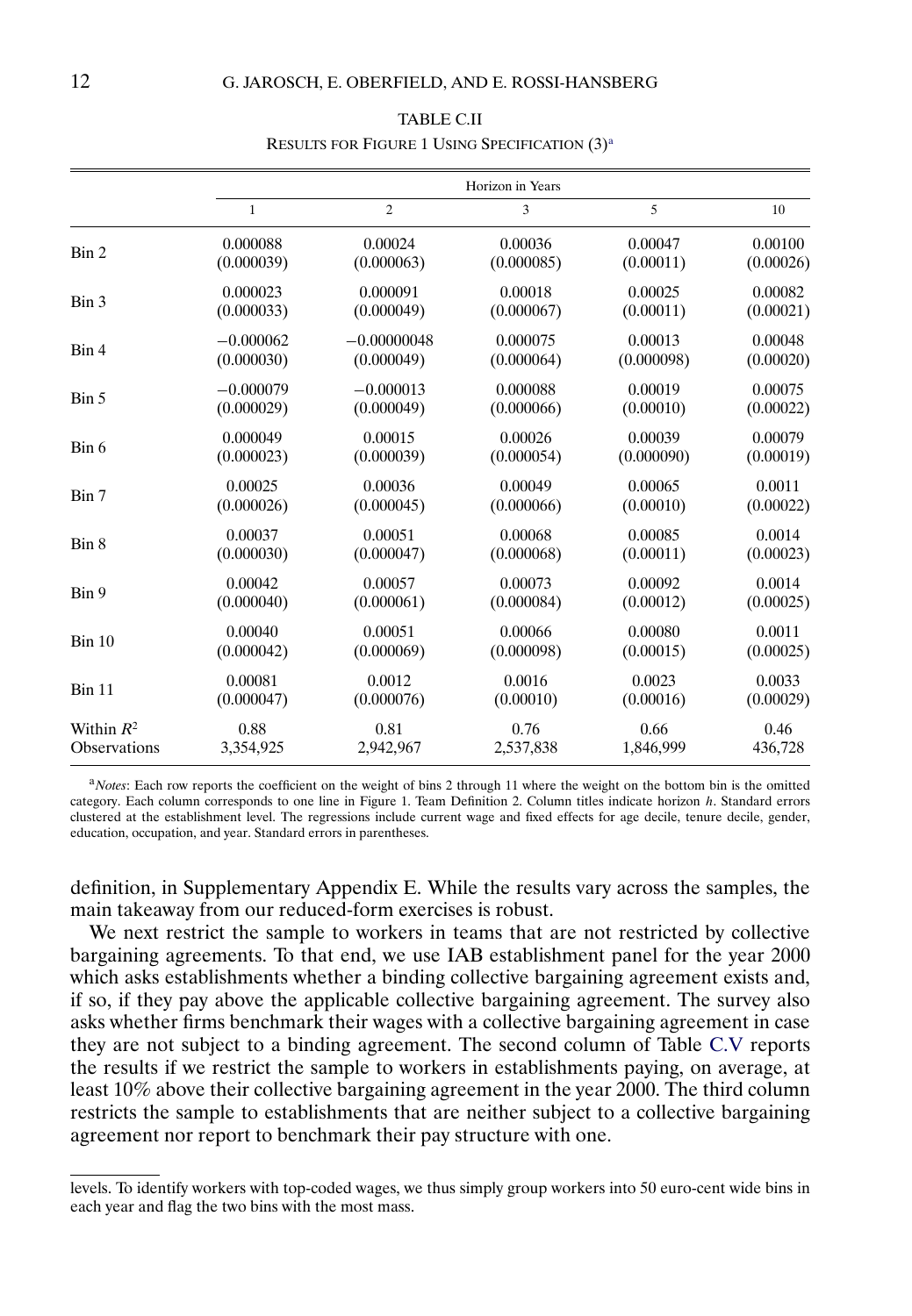#### TABLE C.III

<span id="page-12-0"></span>RESULTS FROM SPECIFICATION (3) UNDER TEAM DEFINITION 2 FOR VARIOUS RESTRICTED SAMPLESa

|                        | All        |           | Above Team-Median Below Team-Median | 2nd Pct.  | 4th Pct.   | 7th Pct.  | 9th Pct.    |
|------------------------|------------|-----------|-------------------------------------|-----------|------------|-----------|-------------|
| $\operatorname{Bin} 2$ | 0.00036    | 0.0010    | 0.00028                             | 0.00062   | $-0.00016$ | 0.0016    | 0.00016     |
|                        | (0.000085) | (0.00036) | (0.000071)                          | (0.00030) | (0.00044)  | (0.00036) | (0.00013)   |
| Bin 3                  | 0.00018    | 0.0013    | 0.00015                             | 0.00012   | 0.00054    | 0.00038   | 0.000060    |
|                        | (0.000067) | (0.00049) | (0.000058)                          | (0.00030) | (0.00035)  | (0.00018) | (0.00016)   |
| Bin 4                  | 0.000075   | 0.0011    | 0.00011                             | 0.00029   | 0.00050    | 0.00067   | $-0.000041$ |
|                        | (0.000064) | (0.00040) | (0.000062)                          | (0.00025) | (0.00034)  | (0.00023) | (0.00011)   |
| Bin 5                  | 0.000088   | 0.00057   | 0.00021                             | 0.00055   | 0.00028    | 0.00051   | 0.00017     |
|                        | (0.000066) | (0.00039) | (0.000060)                          | (0.00025) | (0.00032)  | (0.00023) | (0.00010)   |
| Bin 6                  | 0.00026    | 0.00087   | 0.00044                             | 0.00063   | 0.00041    | 0.00088   | 0.00028     |
|                        | (0.000054) | (0.00037) | (0.000058)                          | (0.00023) | (0.00034)  | (0.00022) | (0.00011)   |
| Bin 7                  | 0.00049    | 0.0011    | 0.00058                             | 0.00093   | 0.00078    | 0.0010    | 0.00068     |
|                        | (0.000066) | (0.00038) | (0.000074)                          | (0.00024) | (0.00033)  | (0.00020) | (0.000098)  |
| Bin 8                  | 0.00068    | 0.0013    | 0.00075                             | 0.00090   | 0.00060    | 0.0012    | 0.00098     |
|                        | (0.000068) | (0.00037) | (0.00012)                           | (0.00024) | (0.00034)  | (0.00021) | (0.00010)   |
| Bin 9                  | 0.00073    | 0.0014    | 0.00044                             | 0.0011    | 0.0010     | 0.0012    | 0.0013      |
|                        | (0.000084) | (0.00038) | (0.00011)                           | (0.00025) | (0.00045)  | (0.00021) | (0.00011)   |
| Bin 10                 | 0.00066    | 0.0014    | 0.00033                             | 0.00060   | 0.0013     | 0.0016    | 0.0079      |
|                        | (0.000098) | (0.00038) | (0.00014)                           | (0.00029) | (0.00038)  | (0.00020) | (0.0037)    |
| <b>Bin 11</b>          | 0.0016     | 0.0024    | 0.00020                             | 0.0017    | 0.0015     | 0.0017    | $\theta$    |
|                        | (0.00010)  | (0.00040) | (0.00016)                           | (0.00029) | (0.00035)  | (0.00025) | (0)         |
| Within $R^2$           | 0.76       | 0.71      | 0.78                                | 0.091     | 0.048      | 0.061     | 0.17        |
| Observations           | 2,537,838  | 1,307,463 | 1,230,371                           | 235,351   | 245,260    | 244,998   | 244,236     |

<sup>a</sup>*Notes*: Each row reports the coefficient on the weight of bins 2 through 11 where the weight on the bottom bin is the omitted category. Columns 2 and 3 report the results when the sample is restricted to workers above (below) the team median wage. The remaining columns restrict the sample to workers from particular parts of the wage distribution. Team Definition 2. Column titles indicate horizon h. Standard errors clustered at the establishment level. The regressions include current wage and fixed effects for age decile, tenure decile, gender, education, occupation, and year. Standard errors in parentheses.

# TABLE C.IV

SUBSAMPLES-TEAM DEFINITION  $2^a$ 

|                     | <b>Baseline</b> | Teams w/o Apprentices | Teams w/o Top-Coded Wages | Before 2005 | After 2004 |
|---------------------|-----------------|-----------------------|---------------------------|-------------|------------|
| $\bar{w}^+$         | 0.16            | 0.16                  | 0.12                      | 0.17        | 0.16       |
|                     | (0.015)         | (0.015)               | (0.0084)                  | (0.017)     | (0.015)    |
| $\bar{w}^-$         | 0.041           | 0.054                 | 0.056                     | 0.051       | 0.028      |
|                     | (0.0081)        | (0.0069)              | (0.0069)                  | (0.0096)    | (0.0093)   |
| Within $R^2$        | 0.76            | 0.76                  | 0.73                      | 0.76        | 0.77       |
| <b>Observations</b> | 2,617,097       | 1,667,028             | 1,319,836                 | 1,825,318   | 791,774    |

 $a<sup>4</sup>Notes:  $\hat{\beta}^+$  and  $\hat{\beta}^-$  as estimated from specification (2). Team Definition 2. Column (1): Baseline. Column (2): Sample restricted$ to teams without workers in apprenticeship. Column (3): Sample restricted to teams without top-coded wages. Columns (4) and (5) restrict split sample by years. The regressions include current wage and fixed effects for age decile, tenure decile, gender, education, occupation, and year (whenever possible). Standard errors in parentheses.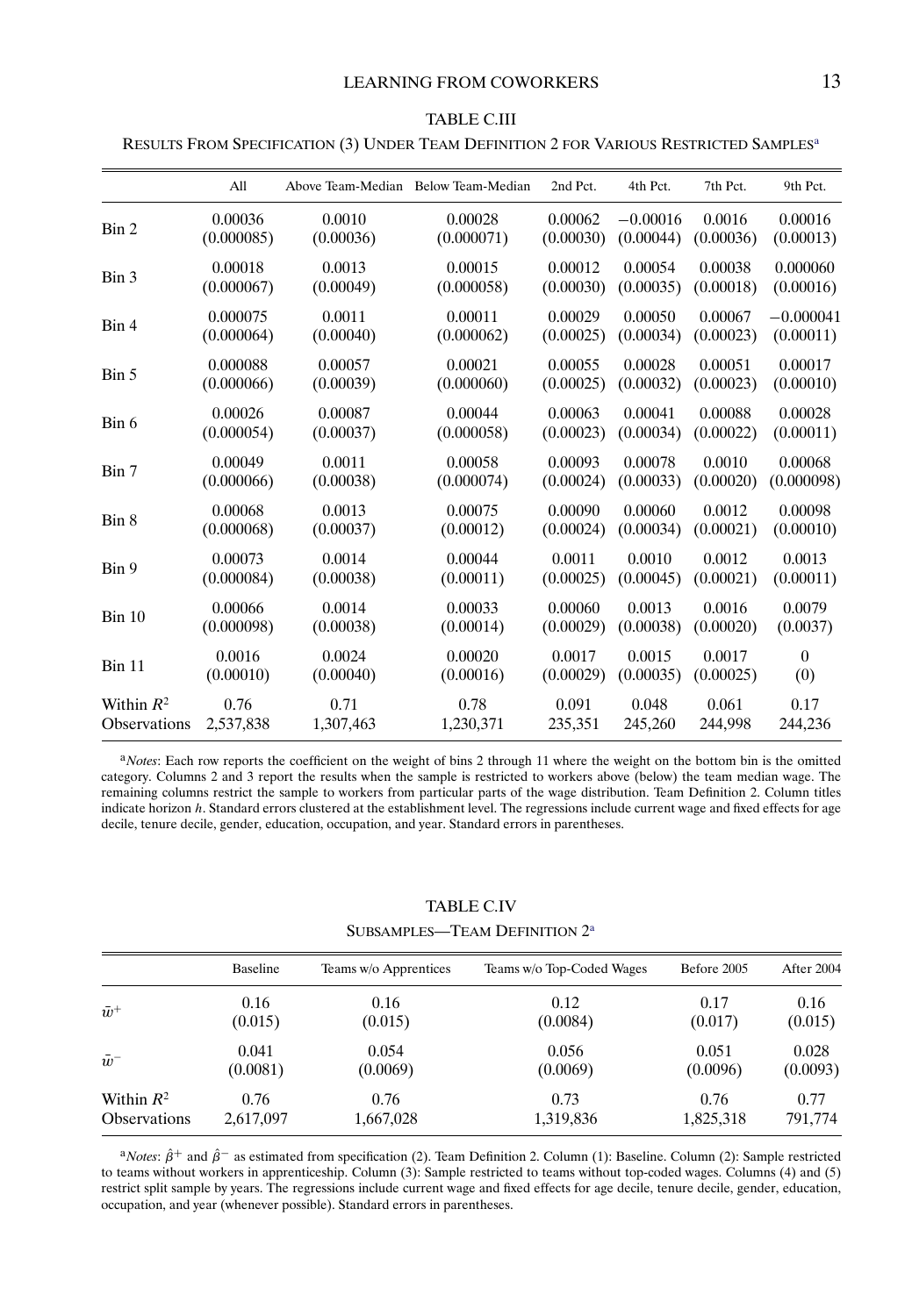<span id="page-13-0"></span>

|              | All 2000 | $>10\%$ CB | No CB, No Benchmarking |  |
|--------------|----------|------------|------------------------|--|
| $\bar{w}^+$  | 0.14     | 0.14       | 0.11                   |  |
|              | (0.021)  | (0.024)    | (0.051)                |  |
| $\bar{w}^-$  | 0.044    | 0.047      | 0.027                  |  |
|              | (0.013)  | (0.014)    | (0.027)                |  |
| Within $R^2$ | 0.75     | 0.75       | 0.67                   |  |
| Observations | 336,073  | 275,890    | 10,591                 |  |

| <b>TABLE C.V</b>                                     |  |
|------------------------------------------------------|--|
| COLLECTIVE BARGAINING—TEAM DEFINITION 2 <sup>a</sup> |  |

<sup>a</sup>*Notes*:  $\hat{\beta}$ <sup>+</sup> and  $\hat{\beta}$ <sup>−</sup> as estimated from specification (2). Team Definition 2. Column (1): Benchmark results for year 2000 at horizon  $h = 3$  years. Column (2): Restrict sample to establishments which report to pay at least 10% above their collective bargaining agreement. Column (3): Restrict sample to establishments which neither have a collective bargaining agreement nor benchmark their wage structure with one. The regressions include current wage and fixed effects for age decile, tenure decile, gender, education, occupation, and year. Standard errors in parentheses.

Finally, we offer results for various specifications where we include higher-dimensional fixed effects. In particular, we extend the baseline specification (2) in three different ways. First, we include additional fixed effects for establishment (establishment  $\times$  occupation in the second team definition). In a second specification, we include additional team fixed effects. In a third specification, we include occupation  $\times$  year fixed effects.

In doing so, we replace the separate right-hand-side variables  $\bar{w}^+$  and  $\bar{w}^-$  in specification (2) with the gap  $\bar{w}^+ - \bar{w}^-$ . The reason is the following: One's own wage, those of higher paid teammates, and those of lower paid teammates are approximately (but not exactly) collinear with a team fixed effect. If we include a team fixed effect, we cannot recover both of  $\beta^+$  and  $\beta^-$ , but we can recover their difference. The results are reported in Table C.VI.

We complement this with an additional set of results that add, to the baseline specification (2), five lags of an individual's log wage,  $w_i$ . We view this as a way of informing a worker fixed effect in a backward-looking way that is not affected by her contemporaneous peers. The results, albeit smaller, line up closely with our baseline findings. We present the results in Table [C.VII.](#page-14-0)

| <b>TABLE C.VI</b><br><b>FIXED EFFECTS<sup>a</sup></b> |           |                     |           |                 |  |
|-------------------------------------------------------|-----------|---------------------|-----------|-----------------|--|
|                                                       | Baseline  | $Est \times Occ$ FE | Team      | $Occ \times Yr$ |  |
| $\bar w^+ - \bar w^-$                                 | 0.057     | 0.087               | 0.12      | 0.060           |  |
|                                                       | (0.0079)  | (0.010)             | (0.012)   | (0.0079)        |  |
| Within $R^2$                                          | 0.76      | 0.47                | 0.51      | 0.76            |  |
| <b>Observations</b>                                   | 2,617,097 | 2,614,229           | 2,585,060 | 2,617,037       |  |

<sup>a</sup>*Notes*: We replace the separate right-hand-side variables  $\bar{w}^+$  and  $\bar{w}^-$  in specification (2) with the gap  $\bar{w}^+$  –  $\bar{w}^-$ . Team Definition 2, horizon  $h = 3$ . Column (1): Baseline. Column (2): Baseline plus establishment  $\times$  occupation fixed effects. Column (3): Baseline plus establishment  $\times$  occupation  $\times$  year fixed effects. Column (4): Baseline plus occupation x year fixed effects. The regressions include current wage and fixed effects for age decile, tenure decile, gender, education, occupation, and year. Standard errors in parentheses.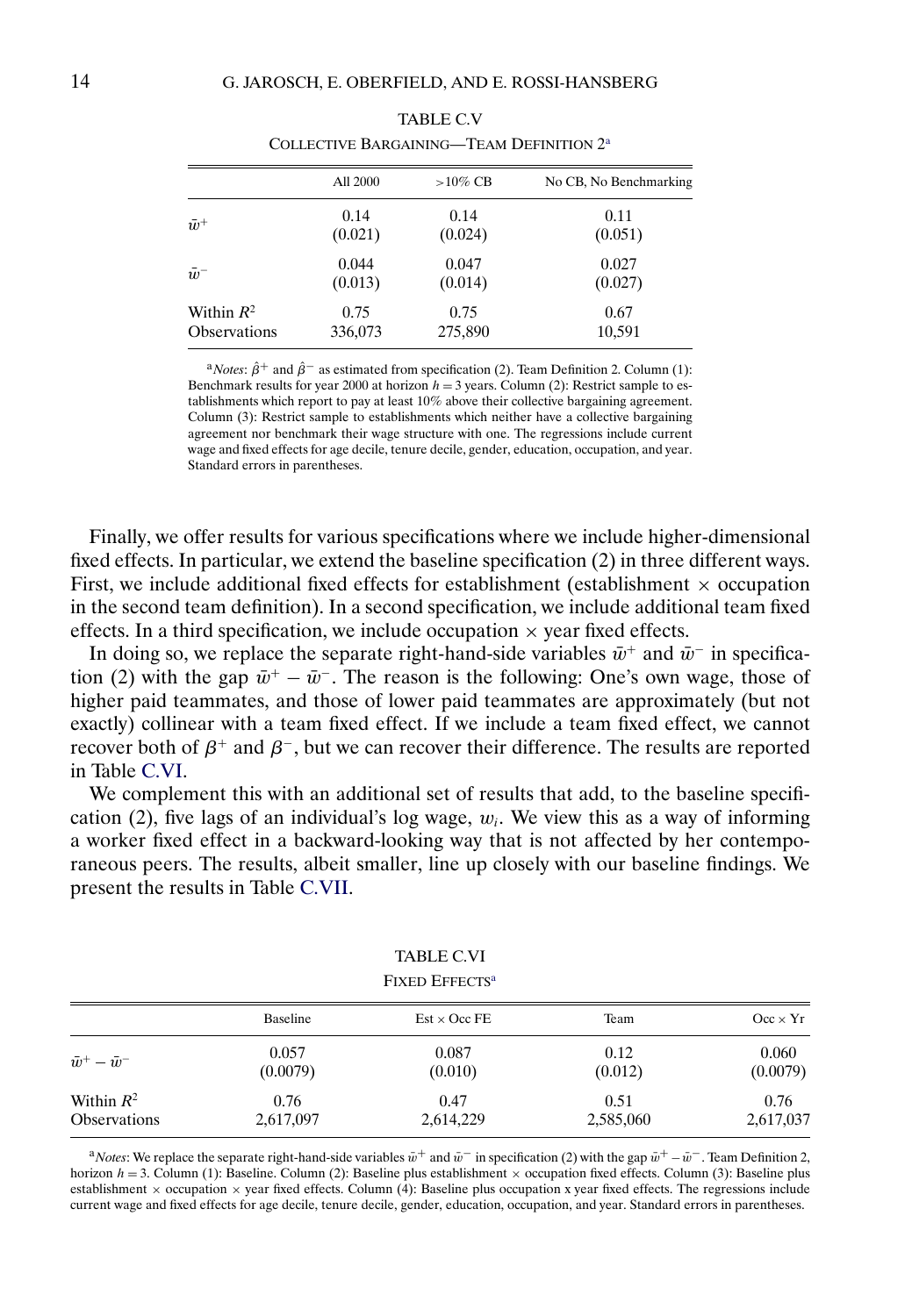<span id="page-14-0"></span>

|                     | Horizon in years |          |          |         |
|---------------------|------------------|----------|----------|---------|
|                     |                  | 2        | 3        |         |
| $\bar{w}^+$         | 0.045            | 0.064    | 0.093    | 0.10    |
|                     | (0.0062)         | (0.0096) | (0.013)  | (0.018) |
| $\bar{w}^-$         | 0.016            | 0.025    | 0.038    | 0.057   |
|                     | (0.0043)         | (0.0069) | (0.0091) | (0.013) |
| Within $R^2$        | 0.90             | 0.85     | 0.81     | 0.73    |
| <b>Observations</b> | 1,075,048        | 872,091  | 663,704  | 291,095 |

TABLE C.VII ADDITIONAL LAGS<sup>a</sup>

<sup>a</sup>*Notes*: Baseline specification (2) with five additional lags of log wage. Standard errors in parentheses.

Table C.VIII contains results for specification (2) when we control for establishmentlevel growth in two different ways. Our first measure of establishment growth is the annual growth rate of the number of full-time employees in our data set. The second is the annual growth rate of the wage bill of the full-time employed. We then add to the otherwise unchanged specification (2) three linear controls, namely, the respective growth measure between  $t - 2$  and  $t - 1$ ,  $t - 1$  and  $t$ , and  $t$  and  $t + 1$ . The main takeaway is that the results hardly change when we add these controls.

## TABLE C.VIII

COUNTERPART TO TABLE II WITH CONTROLS FOR ESTABLISHMENT-LEVEL WAGE BILL (OR EMPLOYMENT) GROWTH—TEAM DEFINITION 2a

|                  | Wage Bill Growth Controls |                   |                   |                  |  |
|------------------|---------------------------|-------------------|-------------------|------------------|--|
| Horizon in Years |                           | 2                 | 3                 |                  |  |
| $\bar{w}^+$      | 0.090<br>(0.0076)         | 0.12<br>(0.011)   | 0.17<br>(0.015)   | 0.24<br>(0.021)  |  |
| $\bar{w}^-$      | 0.028<br>(0.0056)         | 0.033<br>(0.0069) | 0.042<br>(0.0082) | 0.060<br>(0.011) |  |
| Within $R^2$     | 0.88                      | 0.82              | 0.77              | 0.67             |  |

|                        | <b>Employment Growth Controls</b> |           |           |           |  |
|------------------------|-----------------------------------|-----------|-----------|-----------|--|
| Horizon in Years       |                                   | 2         | 3         |           |  |
| $\bar{w}^+$            | 0.090                             | 0.12      | 0.17      | 0.24      |  |
|                        | (0.0077)                          | (0.011)   | (0.015)   | (0.021)   |  |
| $\bar{w}$ <sup>-</sup> | 0.028                             | 0.033     | 0.042     | 0.060     |  |
|                        | (0.0057)                          | (0.0070)  | (0.0083)  | (0.011)   |  |
| Within $R^2$           | 0.88                              | 0.82      | 0.77      | 0.67      |  |
| <b>Observations</b>    | 2313,583                          | 2,186,058 | 1,865,434 | 1,244,737 |  |

<sup>a</sup>*Notes*: Additional controls: Growth in total wage bill (or number) of the full-time employed at the establishment between t − 2 and  $t - 1$ ,  $t - 1$  and  $t$ , and  $t$  and  $t + 1$ . Standard errors in parentheses.